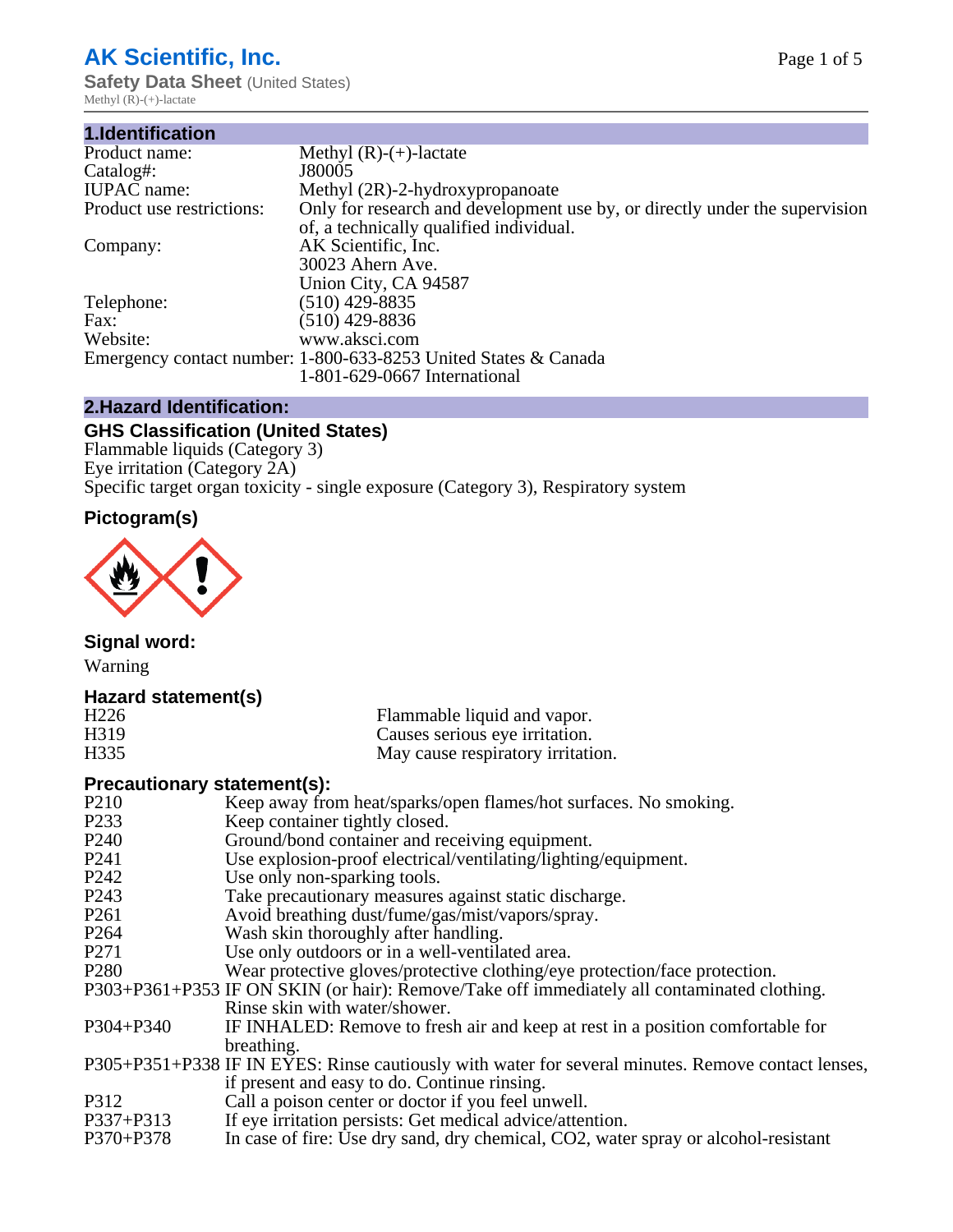|                  | foam for extinction.                                               |
|------------------|--------------------------------------------------------------------|
| $P403 + P233$    | Store in a well-ventilated place. Keep container tightly closed.   |
| $P403 + P235$    | Store in a well-ventilated place. Keep cool.                       |
| P <sub>405</sub> | Store locked up.                                                   |
| P <sub>501</sub> | Dispose of contents/container to an approved waste disposal plant. |

### **Hazards not otherwise classified (HNOC) or not covered by GHS:**

None

#### **3.Composition/Information on Ingredients**

Synonyms: Methyl D-lactate; D-Lactic acid methyl ester; (+)-Methyl D-lactate; 3-Amino-2-thiophenecarboxylic Acid Methyl Ester

CAS#: 17392-83-5 Purity: 99% (GC), ee 99% (Chiral GC) EC: 241-420-6

#### **4. First Aid Measures**

**General Information:** Immediately remove any clothing contaminated by the product. Move out of dangerous area. Consult a physician and show this safety data sheet.

**Inhalation:** Move person to fresh air. If not breathing, give artificial respiration. If breathing is difficult, give oxygen. Obtain medical aid.

**Skin contact:** Immediately flush skin with running water for at least 15 minutes while removing contaminated clothing and shoes. Wash clothing before reuse. Obtain medical aid immediately.

**Eye contact:** Immediately flush open eyes with running water for at least 15 minutes. Obtain medical aid immediately.

**Ingestion:** Do NOT induce vomiting without medical advice. Rinse mouth with water. Never administer anything by mouth to an unconscious person. Obtain medical aid immediately.

**Most important symptoms and effects, both acute and delayed:** No further information available. Please see sections 2 and 11.

**Indication of any immediate medical attention and special treatment needed:** No further information available.

#### **5. Fire Fighting Measures**

**Suitable extinguishing media:** Use water spray, dry chemical, carbon dioxide, or chemical foam. **Specific hazards arising from the chemical:** Carbon oxides.

**Advice for firefighters:** As in any fire, wear a NIOSH-approved or equivalent, pressure-demand, self-contained breathing apparatus and full protective gear. During a fire, irritating and highly toxic gases may be generated by thermal decomposition or combustion.

#### **6. Accidental Release Measures**

**Personal precautions, protective equipment and emergency procedures:** Wear protective equipment and keep unprotected personnel away. Ensure adequate ventilation. Remove all sources of ignition. Prevent further leak or spill if safe to do so. For personal protective equipment, please refer to section 8.

**Environmental precautions:** Do not let product enter drains, other waterways, or soil.

**Methods and materials for containment and cleaning up:** Prevent further leak or spill if safe to do so. Vacuum, sweep up, or absorb with inert material and place into a suitable disposal container. Consult local regulations for disposal. See section 13 for further disposal information.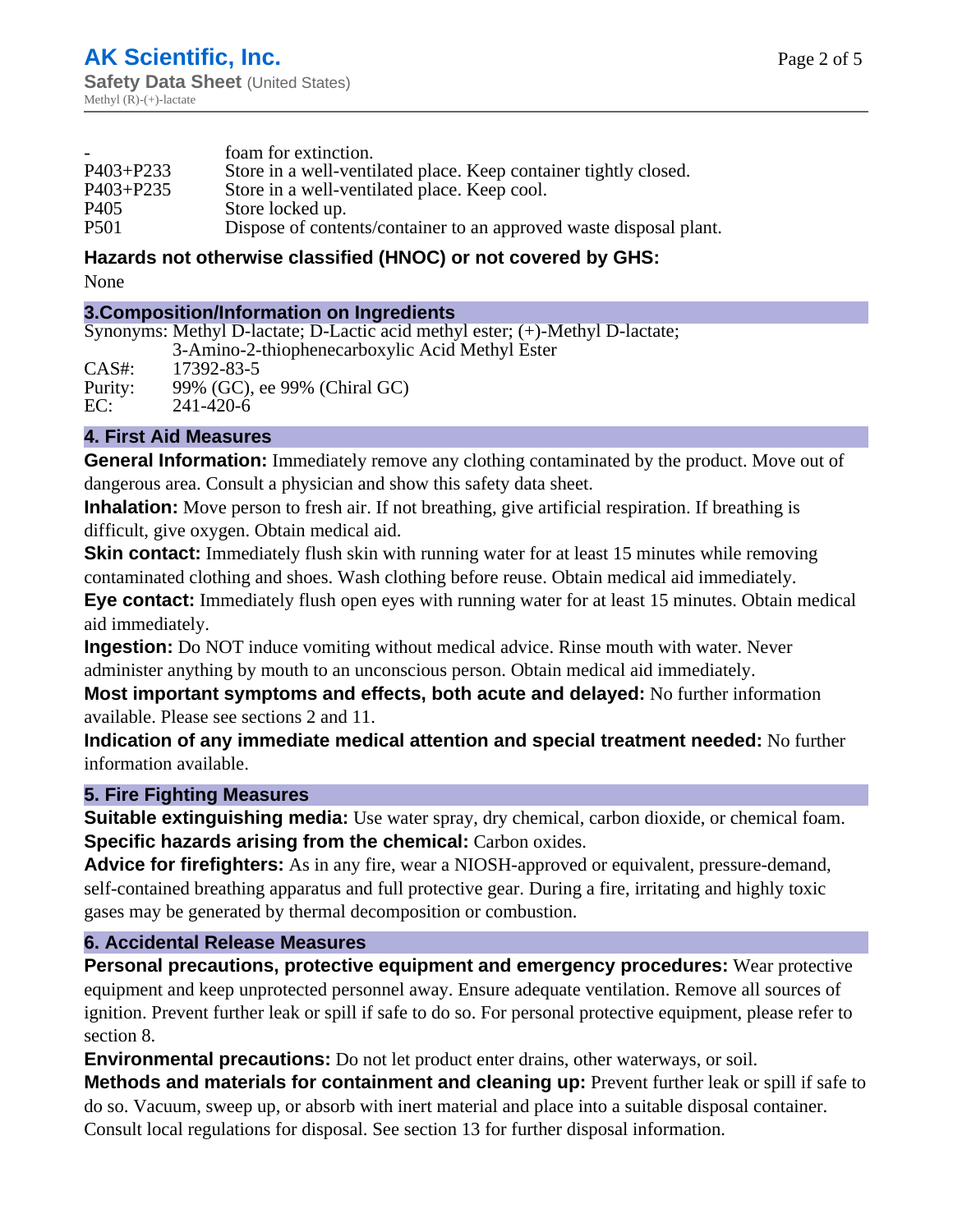#### **7. Handling and Storage**

**Precautions for safe handling:** Avoid contact with skin, eyes, and personal clothing. Wash hands thoroughly after handling. Avoid breathing fumes. Use only with adequate ventilation. Wear suitable protective clothing, gloves, and eye/face protection. Keep away from sources of ignition. Minimize dust generation and accumulation. Keep container tightly closed. Open and handle container with care. Do not eat, drink, or smoke while handling.

**Conditions for safe storage, including any incompatibilities:** Store in a tightly-closed container when not in use. Store in a cool, dry, well-ventilated area away from incompatible substances. Keep away from sources of ignition.

#### **8. Exposure Controls/Personal Protection**

#### **Exposure limits:**

| <b>OSHA PEL:</b>  | Not available. |
|-------------------|----------------|
| NIOSH REL:        | Not available. |
| <b>ACGIH TLV:</b> | Not available. |

**Appropriate engineering controls:** Avoid contact with skin, eyes, and clothing. Wash hands before breaks and immediately after handling the product. Facilities storing or utilizing this material should be equipped with an eyewash fountain. Use adequate general and local exhaust ventilation to keep airborne concentrations low.

#### **Personal protection**

| Eyes:        | Based on an evaluation of the eye or face hazards present, wear chemical splash-resistant<br>safety glasses or goggles with side protection. A face shield may be appropriate in some<br>workplaces. Use eyewear tested and approved under appropriate government standards<br>such as OSHA 29 CFR 1910.133 or EU EN166.                                                                                                |
|--------------|-------------------------------------------------------------------------------------------------------------------------------------------------------------------------------------------------------------------------------------------------------------------------------------------------------------------------------------------------------------------------------------------------------------------------|
| Hands:       | Wear gloves selected based on an evaluation of the possible hazards to hands and skin,<br>the duration of use, the physical conditions of the workplace, and the chemical resistance<br>and physical properties of the glove material.                                                                                                                                                                                  |
|              | Skin and body: Protective clothing must be selected based on the hazards present in the workplace, the<br>physical environment, the duration of exposure, and other factors. No fabric can provide<br>protection against all potential hazards; therefore it is important to select the appropriate<br>protective clothing for each specific hazard. At the minimum, wear a laboratory coat and<br>close-toed footwear. |
| Respiratory: | Respirators are not a substitute for accepted engineering control measures such as<br>enclosure or confinement of the operation, general and local ventilation, and substitution<br>of less toxic materials. When respiratory personal protective equipment is appropriate<br>based on an assessment of respiratory hazards in the workplace, use a NIOSH- or<br>CEN-certified respirator.                              |

## **9. Physical and Chemical Properties**

| Colorless to light yellow clear liquid       |
|----------------------------------------------|
| C <sub>4</sub> H <sub>8</sub> O <sub>3</sub> |
| 104.1                                        |
| Not available.                               |
| Not available.                               |
| $144-145$ °C (760mmHg)                       |
| Not available.                               |
| $49^{\circ}$ C                               |
| Not available.                               |
| Please see section 2.                        |
| Not available.                               |
| Not available.                               |
| Not available.                               |
|                                              |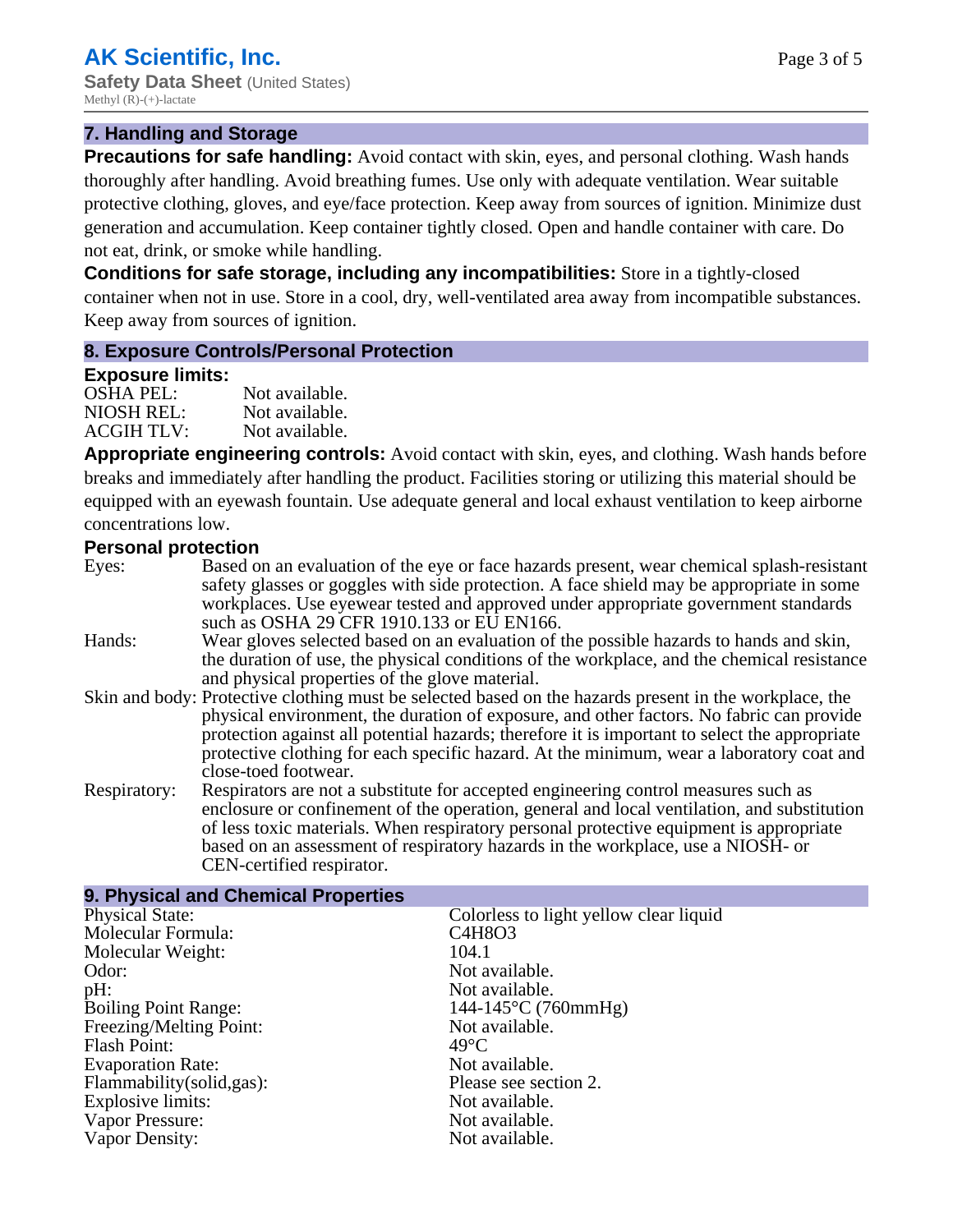| Solubility:                         | Not available. |  |
|-------------------------------------|----------------|--|
| <b>Relative Density:</b>            | 1.09           |  |
| Refractive Index:                   | 1.4120-1.4140  |  |
| Volatility:                         | Not available. |  |
| <b>Auto-ignition Temperature:</b>   | Not available. |  |
| <b>Decomposition Temperature:</b>   | Not available. |  |
| <b>Partition Coefficient:</b>       | Not available. |  |
| <b>10. Stability and Reactivity</b> |                |  |
| $D_{\alpha\alpha}$                  | Not ovojleble  |  |

Reactivity:<br>Chemical stability: Not available.<br>Stable under r Possibility of hazardous reactions: Not available. Conditions to avoid:<br>
Incompatible materials:<br>
Strong oxidizing Hazardous decomposition products:

Stable under recommended temperatures and pressures. Strong oxidizing agents.<br>Carbon oxides.

#### **11. Toxicological Information**

RTECS# Not available.<br>Acute toxicity: Not available.<br>Not available. Acute toxicity: Routes of exposure: Inhalation,eye contact,skin contact,ingestion. Symptoms related to the physical,chemical and toxicological characteristics:

Skin contact may result in inflammation characterized by itching, scaling, reddening, blistering, pain or dryness. Eye contact may result in redness, pain or severe eye damage. Inhalation may cause irritation of the lungs and respiratory system. Overexposure may result in serious illness or death.

# **Carcinogenicity**

IARC: Not classified.<br>
NOTP: Not listed. NTP:<br>
OSHA: Not listed.<br>
Not listed. Not listed. Acute toxic effects: Inflammation of the eye is characterized by redness, watering, and itching. Skin inflammation is characterized by itching, scaling, reddening, or, occasionally, blistering.

| <b>12. Ecological Information</b>  |                             |                                                                                                                                                                                                                                                                                                                                                                                                      |
|------------------------------------|-----------------------------|------------------------------------------------------------------------------------------------------------------------------------------------------------------------------------------------------------------------------------------------------------------------------------------------------------------------------------------------------------------------------------------------------|
| Ecotoxicity:                       |                             | Not available.                                                                                                                                                                                                                                                                                                                                                                                       |
| Persistence and degradability:     |                             | Not available.                                                                                                                                                                                                                                                                                                                                                                                       |
| Bioaccumulative potential:         |                             | Not available.                                                                                                                                                                                                                                                                                                                                                                                       |
| Mobility in soil:                  |                             | Not available.                                                                                                                                                                                                                                                                                                                                                                                       |
| Other adverse effects:             |                             | Not available.                                                                                                                                                                                                                                                                                                                                                                                       |
| <b>13. Disposal Considerations</b> |                             |                                                                                                                                                                                                                                                                                                                                                                                                      |
| Disposal of waste:                 | disposing of the substance. | Chemical waste generators must determine whether a discarded chemical is<br>classified as hazardous waste. US EPA guidelines for the classification<br>determination are listed in 40 CFR 261.3. Additionally, waste generators must<br>consult state and local hazardous waste regulations to ensure complete and<br>accurate classification. Observe all federal, state and local regulations when |

Disposal of packaging: Do not reuse containers. Dispose of as unused product.

## **14. Transportation Information DOT (United States)**

UN number: UN3272 Proper shipping name: Esters, n.o.s.